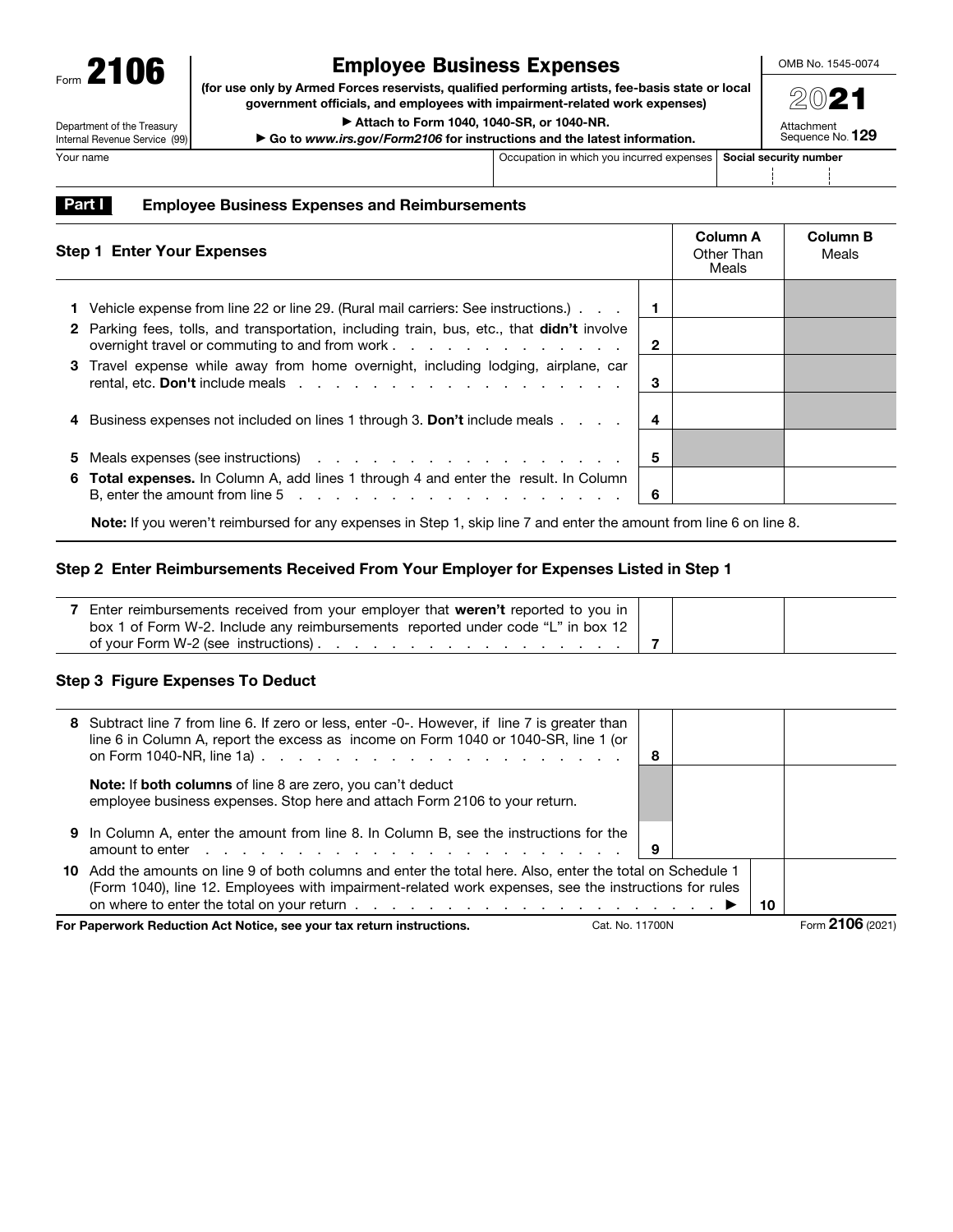# Part II Vehicle Expenses

|     | Section A-General Information (You must complete this section if you are<br>claiming vehicle expenses.)                           |                 |                                                                                                                                                                                                                                |    | (a) Vehicle 1 |    | (b) Vehicle 2 |           |
|-----|-----------------------------------------------------------------------------------------------------------------------------------|-----------------|--------------------------------------------------------------------------------------------------------------------------------------------------------------------------------------------------------------------------------|----|---------------|----|---------------|-----------|
| 11  | Enter the date the vehicle was placed in service                                                                                  |                 |                                                                                                                                                                                                                                | 11 | $\prime$      |    |               |           |
| 12  | Total miles the vehicle was driven during 2021                                                                                    |                 |                                                                                                                                                                                                                                | 12 | miles         |    |               | miles     |
| 13  | Business miles included on line 12                                                                                                |                 | and the contract of the contract of the contract of the contract of the contract of the contract of the contract of the contract of the contract of the contract of the contract of the contract of the contract of the contra | 13 | miles         |    |               | miles     |
| 14  | Percent of business use. Divide line 13 by line 12                                                                                |                 |                                                                                                                                                                                                                                | 14 | %             |    |               | %         |
| 15  | Average daily roundtrip commuting distance                                                                                        |                 |                                                                                                                                                                                                                                | 15 | miles         |    |               | miles     |
| 16  | Commuting miles included on line 12                                                                                               |                 | and the company of the company of                                                                                                                                                                                              | 16 | miles         |    |               | miles     |
| 17  | Other miles. Add lines 13 and 16 and subtract the total from line 12                                                              |                 |                                                                                                                                                                                                                                | 17 | miles         |    |               | miles     |
| 18  |                                                                                                                                   |                 |                                                                                                                                                                                                                                |    |               |    | Yes           | No        |
| 19  | Do you (or your spouse) have another vehicle available for personal use? $\ldots$ , $\ldots$ , $\ldots$ , $\ldots$                |                 |                                                                                                                                                                                                                                |    |               |    |               | $\Box$ No |
| 20  |                                                                                                                                   |                 |                                                                                                                                                                                                                                |    |               |    | ∣ ∣Yes        | $\Box$ No |
| 21  |                                                                                                                                   |                 |                                                                                                                                                                                                                                |    |               |    | ∣∣Yes         | No        |
|     | Section B-Standard Mileage Rate (See the instructions for Part II to find out whether to complete this section or Section C.)     |                 |                                                                                                                                                                                                                                |    |               |    |               |           |
| 22  | Multiply line 13 by 56¢ (0.56). Enter the result here and on line 1.                                                              |                 |                                                                                                                                                                                                                                |    |               | 22 |               |           |
|     | <b>Section C-Actual Expenses</b>                                                                                                  |                 |                                                                                                                                                                                                                                |    |               |    |               |           |
|     |                                                                                                                                   |                 | (a) Vehicle 1                                                                                                                                                                                                                  |    |               |    | (b) Vehicle 2 |           |
|     |                                                                                                                                   |                 |                                                                                                                                                                                                                                |    |               |    |               |           |
| 23  | Gasoline, oil, repairs, vehicle insurance, etc. .                                                                                 | 23              |                                                                                                                                                                                                                                |    |               |    |               |           |
| 24a | Vehicle rentals                                                                                                                   | 24a             |                                                                                                                                                                                                                                |    |               |    |               |           |
| b   | Inclusion amount (see instructions)                                                                                               | 24b             |                                                                                                                                                                                                                                |    |               |    |               |           |
| c   | Subtract line 24b from line 24a                                                                                                   | 24 <sub>c</sub> |                                                                                                                                                                                                                                |    |               |    |               |           |
| 25  | Value of employer-provided vehicle (applies only                                                                                  |                 |                                                                                                                                                                                                                                |    |               |    |               |           |
|     | if 100% of annual lease value was included on                                                                                     |                 |                                                                                                                                                                                                                                |    |               |    |               |           |
|     | Form W-2-see instructions).                                                                                                       | 25              |                                                                                                                                                                                                                                |    |               |    |               |           |
| 26  | Add lines 23, 24c, and 25.                                                                                                        | 26              |                                                                                                                                                                                                                                |    |               |    |               |           |
| 27  | Multiply line 26 by the percentage on line 14 .                                                                                   | 27              |                                                                                                                                                                                                                                |    |               |    |               |           |
| 28  | Depreciation (see instructions)                                                                                                   | 28              |                                                                                                                                                                                                                                |    |               |    |               |           |
| 29  | Add lines 27 and 28. Enter total here and on line 1                                                                               | 29              |                                                                                                                                                                                                                                |    |               |    |               |           |
|     | Section D-Depreciation of Vehicles (Use this section only if you owned the vehicle and are completing Section C for the vehicle.) |                 |                                                                                                                                                                                                                                |    |               |    |               |           |
|     |                                                                                                                                   |                 | (a) Vehicle 1                                                                                                                                                                                                                  |    |               |    | (b) Vehicle 2 |           |
|     |                                                                                                                                   |                 |                                                                                                                                                                                                                                |    |               |    |               |           |
| 30  | Enter cost or other basis (see instructions)                                                                                      | 30              |                                                                                                                                                                                                                                |    |               |    |               |           |
| 31  | Enter section 179 deduction and special allowance                                                                                 |                 |                                                                                                                                                                                                                                |    |               |    |               |           |
|     | $(see$ instructions).                                                                                                             | 31              |                                                                                                                                                                                                                                |    |               |    |               |           |
| 32  | Multiply line 30 by line 14 (see instructions if you                                                                              |                 |                                                                                                                                                                                                                                |    |               |    |               |           |
|     | claimed the section 179 deduction or special                                                                                      |                 |                                                                                                                                                                                                                                |    |               |    |               |           |
|     | allowance)<br>and the contract of the contract of the con-                                                                        | 32              |                                                                                                                                                                                                                                |    |               |    |               |           |
| 33  | Enter depreciation method and percentage (see                                                                                     |                 |                                                                                                                                                                                                                                |    |               |    |               |           |
|     | $instructions)$                                                                                                                   | 33              |                                                                                                                                                                                                                                |    |               |    |               |           |
| 34  | Multiply line 32 by the percentage on line 33 (see<br>$instructions)$                                                             | 34              |                                                                                                                                                                                                                                |    |               |    |               |           |
| 35  | Add lines 31 and 34                                                                                                               | 35              |                                                                                                                                                                                                                                |    |               |    |               |           |
| 36  |                                                                                                                                   |                 |                                                                                                                                                                                                                                |    |               |    |               |           |
|     | Enter the applicable limit explained in the line 36<br>instructions                                                               | 36              |                                                                                                                                                                                                                                |    |               |    |               |           |
| 37  | Multiply line 36 by the percentage on line 14 .                                                                                   | 37              |                                                                                                                                                                                                                                |    |               |    |               |           |
| 38  | Enter the smaller of line 35 or line 37. If you                                                                                   |                 |                                                                                                                                                                                                                                |    |               |    |               |           |
|     | skipped lines 36 and 37, enter the amount from                                                                                    |                 |                                                                                                                                                                                                                                |    |               |    |               |           |
|     | line 35. Also enter this amount on line 28 above                                                                                  | 38              |                                                                                                                                                                                                                                |    |               |    |               |           |
|     |                                                                                                                                   |                 |                                                                                                                                                                                                                                |    |               |    |               |           |

Form 2106 (2021)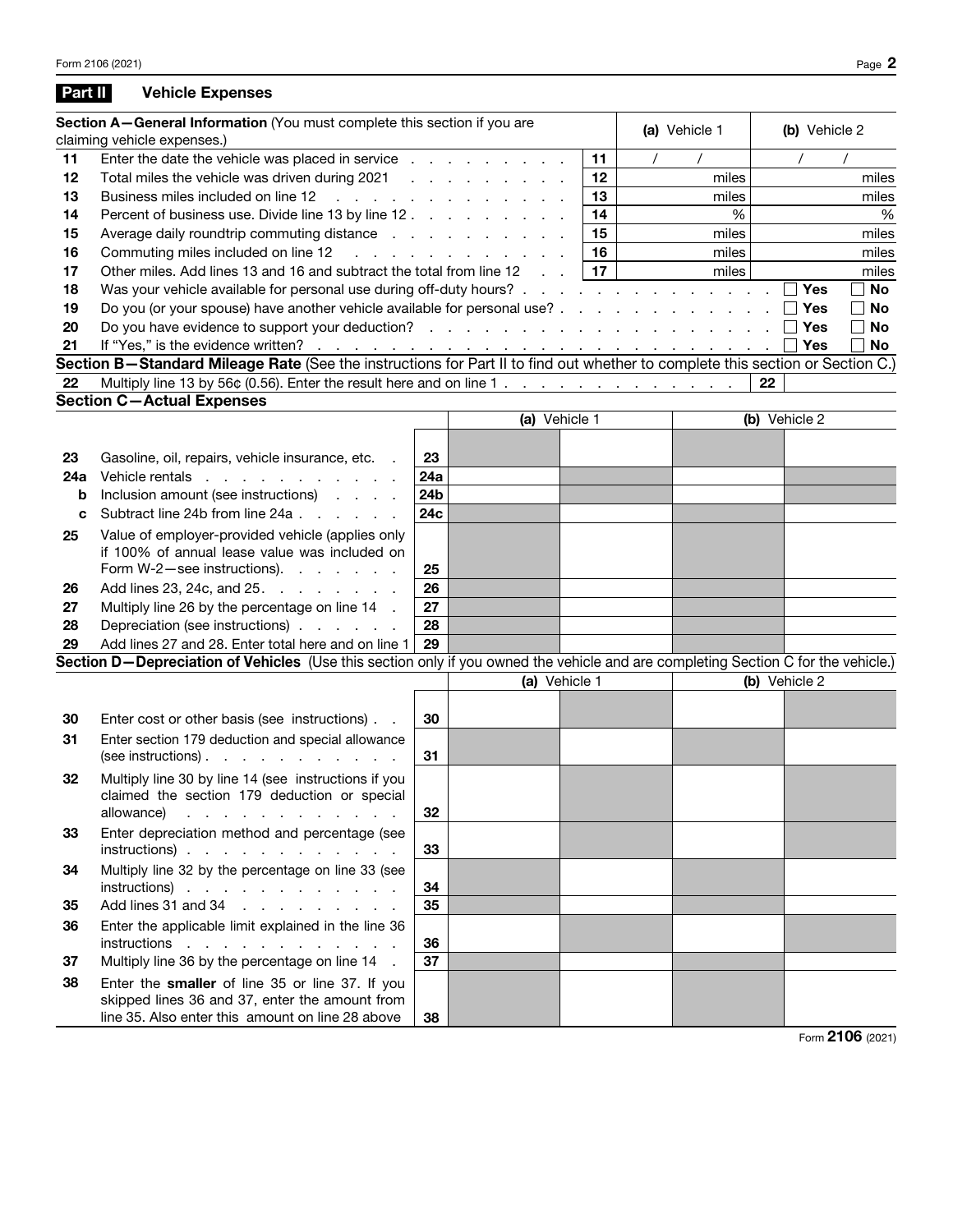# 2021 **Instructions for Form 2106**

# Employee Business Expenses

Section references are to the Internal Revenue Code unless otherwise noted.

# **Future Developments**

For the latest developments related to Form 2106 and its instructions, such as legislation enacted after they were published, go to *[IRS.gov/Form2106](https://www.irs.gov/forms-pubs/about-form-2106)*.

# **What's New**

**Standard mileage rate.** The 2021 rate for business use of your vehicle is 56 cents (0.56) a mile.

# **Depreciation limits on vehicles.**

The additional first-year limit on depreciation for vehicles acquired before September 28, 2017, is no longer allowed if placed in service after 2019. The first-year limit on depreciation, special depreciation

# **Who Must File Form 2106**

allowance, and section 179 deduction for vehicles acquired after September 27, 2017, and placed in service during 2021 is \$18,200. If you elect not to claim a special depreciation allowance for a vehicle placed in service in 2021, the amount is \$10,200. The portion of the vehicle's cost taken into account in figuring your section 179 deduction is limited to \$26,200. If you are claiming a section 179 deduction on other property, or you placed more than \$2,620,000 of section 179 property in service during the year, use Form 4562 to figure your section 179 deduction. For more details, see the discussion under *Section D*, later.

**Vehicle trade-in.** Because of the changes made by the Tax Cuts and Jobs Act, P.L. 115-97, sec. 13303, to section 1031 for like-kind exchanges, the special rules for determining depreciation when you trade in one vehicle (the "old vehicle") for another vehicle (the "new vehicle") no longer apply.

# **General Instructions**

# **Purpose of Form**

Use Form 2106 if you were an Armed Forces reservist, qualified performing artist, fee-basis state or local government official, or employee with impairment-related work expenses. Due to the suspension of miscellaneous itemized deductions subject to the 2% floor under section 67(a), employees who do not fit into one of the listed categories may not



Department of the Treasury **Internal Revenue Service**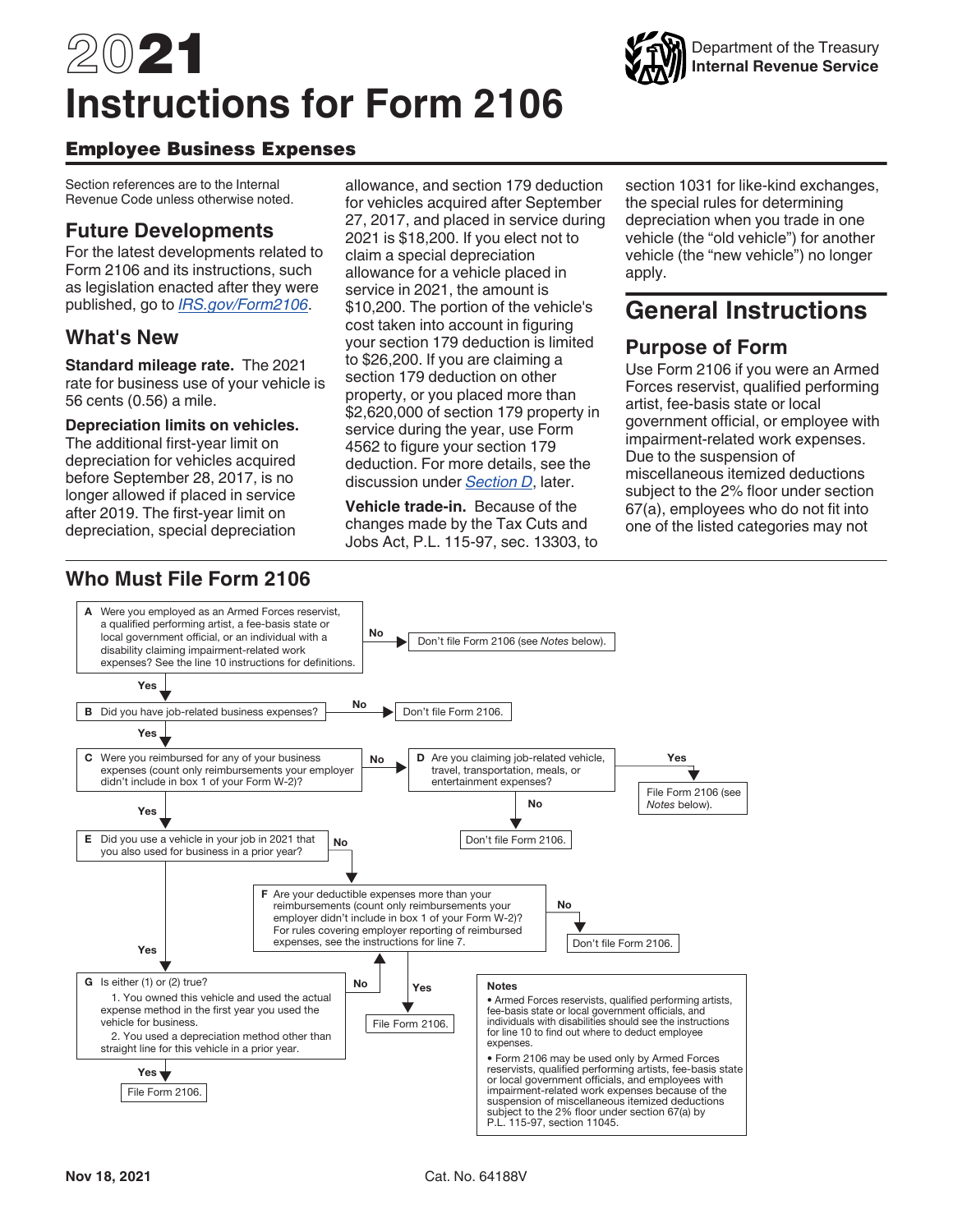use Form 2106. See the flowchart below to find out if you must file this form.

An ordinary expense is one that is common and accepted in your field of trade, business, or profession. A necessary expense is one that is helpful and appropriate for your business. An expense doesn't have to be required to be considered necessary.

**Excess reimbursements.** If you are **not** a member of the Armed Forces reserves, a qualified performing artist, a fee-basis state or local government official, or an employee with impairment-related work expenses, and receive reimbursements in excess of your expenses from your employer's nonaccountable plan, the excess reimbursements should be included in your wages (in box 1 of Form W-2) and reported on line 1 of your Form 1040 or 1040-SR.

# **Recordkeeping**

You can't deduct expenses for travel (including meals unless you used the standard meal allowance), gifts, or use of a car or other listed property unless you keep records to prove the time, place, business purpose, business relationship (for gifts), and amounts of these expenses. Generally, you must also have receipts for all lodging expenses (regardless of the amount) and any other expense of \$75 or more.

# **Additional Information**

For more details about employee business expenses, see the following. • Pub. 463, Travel, Gift, and Car Expenses.

• Pub. 529, Miscellaneous Deductions.

• Pub. 587, Business Use of Your Home (Including Use by Daycare Providers).

• Pub. 946, How To Depreciate Property.

# **Specific Instructions**

# **Part I—Employee Business Expenses and Reimbursements**

Fill in all of Part I if you were reimbursed for employee business expenses. If you weren't reimbursed for your expenses, complete steps 1 and 3 only.

# **Step 1—Enter Your Expenses**

**Line 1.** If you were a rural mail carrier, you can treat the amount of qualified reimbursement you received as the amount of your allowable expense. Because the qualified reimbursement is treated as paid under an accountable plan, your employer shouldn't include the amount of reimbursement in your income.

You were a rural mail carrier if you were an employee of the United States Postal Service (USPS) who performed services involving the collection and delivery of mail on a rural route.

*Qualified reimbursements.*  These are the amounts paid by the USPS as an equipment maintenance allowance under a collective bargaining agreement between the USPS and the National Rural Letter Carriers' Association, but only if such amounts don't exceed the amount that would have been paid under the 1991 collective bargaining agreement (adjusted for changes in the Consumer Price Index since 1991 as detailed in section 162(o)(3)).

*If you were a rural mail carrier, do not use Form 2106. Your*  **do not use Form 2106. Your**<br> **ENDINEY EMPLOYER Should not include** *the amount of reimbursement in your income.*

**Line 2.** The expenses of commuting to and from work aren't deductible. See the line 15 instructions for the definition of commuting.

**Line 3.** Enter lodging and transportation expenses connected with overnight travel away from your tax home (defined next). Don't include expenses for meals. For more details, including limits, see Pub. 463.

*Tax home.* Generally, your tax home is your regular or main place of business or post of duty regardless of where you maintain your family home. If you don't have a regular or main place of business because of the nature of your work, then your tax home may be the place where you regularly live. If you don't have a regular or a main place of business or post of duty and there is no place where you regularly live, you are

considered an itinerant (a transient) and your tax home is wherever you work. As an itinerant, you are never away from home and can't claim a travel expense deduction. For more details on the definition of a tax home, see Pub. 463.

Generally, you can't deduct any expenses for travel away from your tax home for any period of temporary employment of more than 1 year. However, this 1-year rule doesn't apply for a temporary period in which you were a federal employee certified by the Attorney General (or his or her designee) as traveling in temporary duty status for the U.S. Government to investigate or prosecute a federal crime (or to provide support services for the investigation or prosecution of a federal crime).

*Incidental expenses.* The term "incidental expenses" means fees and tips given to porters, baggage carriers, hotel staff, and staff on ships.

Incidental expenses don't include expenses for laundry, cleaning and pressing of clothing, lodging taxes, costs of telegrams or telephone calls, transportation between places of lodging or business and places where meals are taken, or the mailing cost of filing travel vouchers and paying employer-sponsored charge card billings.

You can use an optional method (instead of actual cost) for deducting incidental expenses only. The amount of the deduction is \$5 a day. You can use this method only if you didn't pay or incur any meal expenses. You can't use this method on any day you use the standard meal allowance (defined later in the instructions for line 5).

**Line 4.** Enter other job-related expenses not listed on any other line of this form. Include expenses for business gifts, education (tuition, fees, and books), trade publications, etc. For details, including limits, see Pub. 463 and Pub. 529.

If you are deducting depreciation or claiming a section 179 deduction, see Form 4562, Depreciation and Amortization, to figure the depreciation and section 179 deduction to enter on Form 2106, line 4.

Don't include on line 4 any educator expenses you deducted on Schedule 1 (Form 1040), line 10.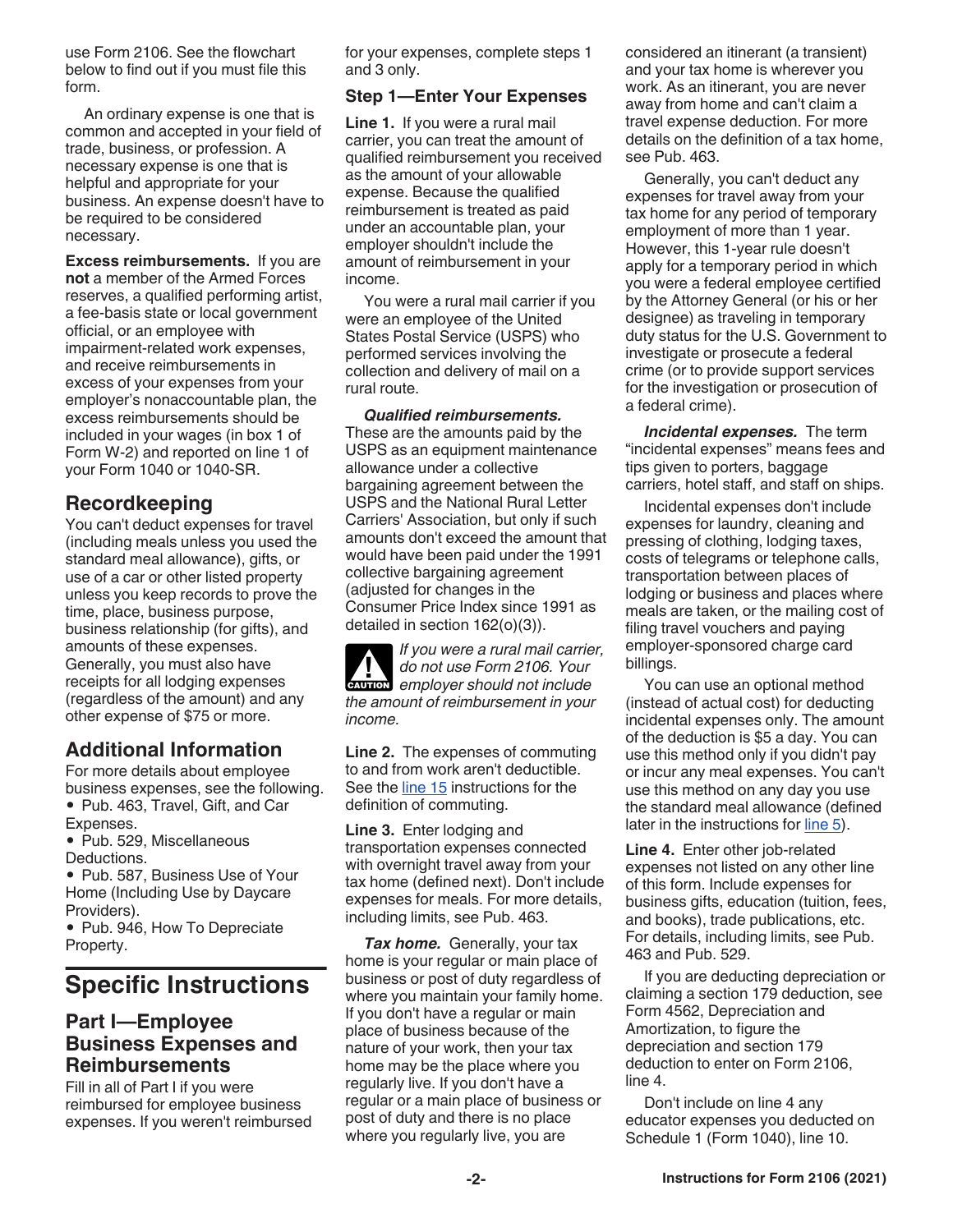

Don't include expenses for meals, taxes, or interest on line 4. Deductible taxes are entered on Schedule A (Form 1040), Itemized Deductions, lines 5 through 7; or Schedule A (Form 1040-NR), line 1. Deductible interest is entered on Schedule A (Form 1040), Itemized Deductions, lines 8 through 10. Employees can't deduct car loan interest.

Generally, entertainment expenses, membership dues, and facilities used in connection with these activities cannot be deducted.

**Note.** If line 4 is your only entry, don't complete Form 2106 unless you are claiming:

• Performing-arts-related business expenses as a qualified performing artist,

• Expenses for performing your job as a fee-basis state or local government official, or

• Impairment-related work expenses as an individual with a disability.

**Note.** No deduction is allowed for certain entertainment expenses, membership dues, and facilities used in connection with these activities for amounts paid or incurred after 2017. See section 274.

**Line 5.** Enter your allowable meals expense. Include meals while away from your tax home overnight and other business meals.

#### *Standard meal allowance.*

Instead of actual cost, you may be able to claim the standard meal allowance for your daily meals and incidental expenses (M&IE) while away from your tax home overnight. Under this method, instead of keeping records of your actual meal expenses, you deduct a specified amount, depending on where you travel. However, you must still keep records to prove the time, place, and business purpose of your travel.

The standard meal allowance is the federal M&IE rate. For most small localities in the United States, this rate is \$55 a day. Most major cities and many other localities in the United States qualify for higher rates. You can find the rates that applied during

2021 on the Internet at *[GSA.gov/](http://www.gsa.gov/perdiem) [perdiem](http://www.gsa.gov/perdiem)*. At the Per Diem Overview page, select "2021" for the rates in effect for the period January 1, 2021– September 30, 2021. Select "Fiscal Year 2022" for the period October 1, 2021–December 31, 2021. However, you can apply the rates in effect before October 1, 2021, for expenses of all travel within the United States for 2021 instead of the updated rates. For the period October 1, 2021– December 31, 2021, you must consistently use either the rates for the first 9 months of 2021 or the updated rates.

For locations outside the continental United States, the applicable rates are published each month. For foreign per diem rates, see "Foreign Per Diem Rates by Location" at *[State.gov/OfficeOfAllowances](https://aoprals.state.gov/content.asp?content_id=184&menu_id=78)*.

See Pub. 463 for details on how to figure your deduction using the standard meal allowance, including special rules for partial days of travel and transportation workers.

# **Step 2—Enter Reimbursements Received From Your Employer for Expenses Listed in Step 1**

**Line 7.** Enter reimbursements received from your employer (or third party) for expenses shown in *Step 1*  that weren't reported to you in box 1 of your Form W-2. This includes reimbursements reported under code "L" in box 12 of Form W-2. Amounts reported under code "L" are reimbursements you received for business expenses that weren't included as wages on Form W-2 because the expenses met specific IRS substantiation requirements.

Generally, when your employer pays for your expenses, the payments shouldn't be included in box 1 of your Form W-2 if, within a reasonable period of time, you:

• Accounted to your employer for the expenses; and

• Were required to return, and did return, any payment not spent (or considered not spent) for business expenses.

If these payments were incorrectly included in box 1, ask your employer for a corrected Form W-2.

*Accounting to your employer.*  This means that you gave your employer documentary evidence in the form of a statement of expense, account book, diary, log, statement of expenses, trip sheets, or similar statement to verify the amount, time, place, and business purpose of each expense. You are also treated as having accounted for your expenses if either of the following applies.

• Your employer gave you a fixed travel allowance that is similar in form to the per diem allowance specified by the federal government and you verified the time, place, and business purpose of the travel for that day.

• Your employer reimbursed you for vehicle expenses at the standard mileage rate or according to a flat rate or stated schedule, and you verified the date of each trip, mileage, and business purpose of the vehicle use.

See Pub. 463 for more details.

*Allocating your reimbursement.*  If your employer paid you a single amount that covers meals as well as other business expenses, you must allocate the reimbursement so that you know how much to enter in column A and column B of line 7. Use the following worksheet to figure this allocation.

# **Reimbursement Allocation Worksheet**

(keep for your records)

- **1.** Enter the total amount of reimbursements your employer gave you that weren't reported to you in box 1 of Form W-2 ...
- **2.** Enter the total amount of your expenses for the periods covered by this reimbursement . . . . . . .
- **3.** Enter the part of the amount on line 2 that was your total expense for meals .............
- **4.** Divide line 3 by line 2. Enter the result as a decimal (rounded to three places) . . . . . . . . . . . .

**.**

- **5.** Multiply line 1 by line 4. Enter the result here and in column B, line 7
- **6.** Subtract line 5 from line 1. Enter the result here and in column A, line  $7 \ldots$ .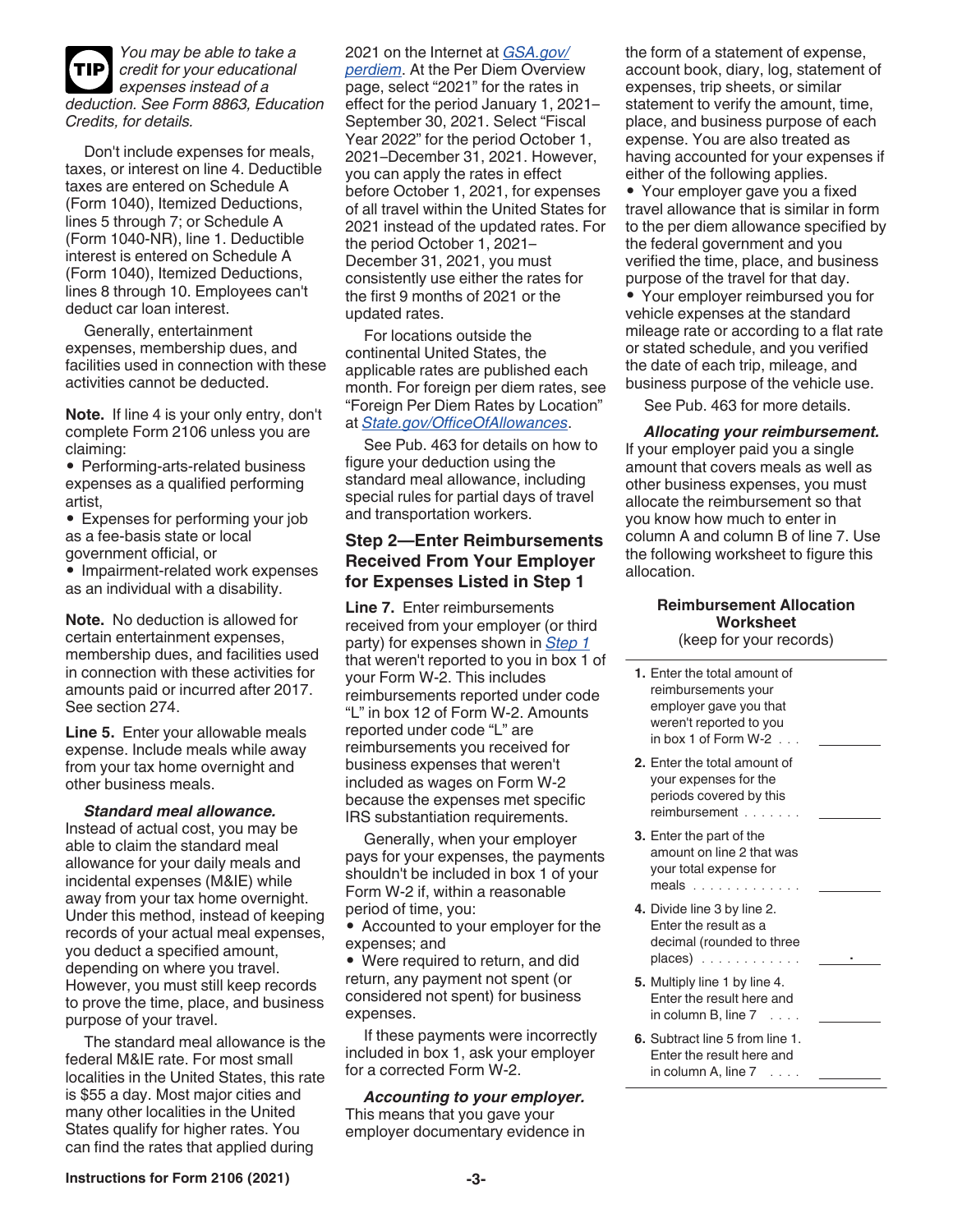# **Step 3—Figure Expenses To Deduct**

**Line 9.** Generally, you can deduct only 50% of your business meal expenses, including meals incurred while away from home on business. Meals that are not separately stated from entertainment are generally nondeductible. However, you can deduct 100% of business meals provided by a restaurant. This applies only to meals paid or incurred after December 31, 2020, and before January 1, 2023.

#### **Meals Deduction From Restaurants Worksheet** (keep for your records)

**1.** Enter the amount of any meals from restaurants that were not reimbursed

**2.** Enter the amount of any meals from other sources, including meals from businesses that do not meet the definition of a restaurant, that were not reimbursed .........

- **3.** Multiply line 2 by 50%  $(0.50)$  ..............
- **4.** Add lines 1 and 3. Enter the result here and in column B, line 9 ...........

**Line 10.** If you are one of the individuals discussed below, special rules apply to deducting your employee business expenses.



*The unreimbursed employee expense deductions have*  **dexpense deductions have**<br> **CAUTION** been suspended for tax years *beginning after 2017, and before 2026, per section 67(g).*

#### *Armed Forces reservist (member of a reserve component).*

You are a member of a reserve component of the Armed Forces of the United States if you are in the Army, Navy, Marine Corps, Air Force, or Coast Guard Reserve; the Army National Guard of the United States; the Air National Guard of the United States; or the Reserve Corps of the Public Health Service.

If you qualify, complete Form 2106 and include the part of the line 10 amount attributable to the expenses for travel more than 100 miles away from home in connection with your

performance of services as a member of the reserves on Schedule 1 (Form 1040), line 12, and attach Form 2106 to your return. The amount of expenses you can deduct on Schedule 1 (Form 1040), line 12, is limited to the regular federal per diem rate (for lodging, meals, and incidental expenses) and the standard mileage rate (for car expenses), plus any parking fees, ferry fees, and tolls. These reserve-related travel expenses are deductible whether or not you itemize deductions. See Pub. 463 for additional details on how to report these expenses.

*Fee-basis state or local government official.* You are a qualifying fee-basis official if you are employed by a state or political subdivision of a state and are compensated, in whole or in part, on a fee basis.

If you qualify, include the part of the line 10 amount attributable to the expenses you paid or incurred for services performed in that job in the total on Schedule 1 (Form 1040), line 12, and attach Form 2106 to your return. These employee business expenses are deductible whether or not you itemize deductions.

*Qualified performing artist.* You are a qualified performing artist if you:

1. Performed services in the performing arts as an employee for at least two employers during the tax year,

2. Received from at least two of those employers wages of \$200 or more per employer,

3. Had allowable business expenses attributable to the performing arts of more than 10% of gross income from the performing arts, and

4. Had adjusted gross income of \$16,000 or less before deducting expenses as a performing artist.

In addition, if you are married, you must file a joint return unless you lived apart from your spouse for all of 2021. If you file a joint return, you must figure requirements (1), (2), and (3) separately for both you and your spouse. However, requirement (4) applies to the combined adjusted gross income of both you and your spouse.

If you meet all the requirements for a qualified performing artist, include the part of the line 10 amount attributable to performing-arts-related expenses in the total on Schedule 1 (Form 1040), line 12, and attach Form 2106 to your return. Your performing-arts-related business expenses are deductible whether or not you itemize deductions.

*Disabled employee with impairment-related work* 

*expenses.* Impairment-related work expenses are the allowable expenses of an individual with physical or mental disabilities for attendant care at his or her place of employment. They also include other expenses in connection with the place of employment that enable the employee to work. See Pub. 463 for more details.

If you qualify, enter the part of the line 10 amount attributable to impairment-related work expenses on Schedule A (Form 1040), line 16 (or Schedule A (Form 1040-NR), line 7).

# **Part II—Vehicle Expenses**

There are two methods for figuring vehicle expenses—the standard mileage rate and the actual expense method. You can use the standard mileage rate for 2021 only if:

• You owned the vehicle and used the standard mileage rate for the first year you placed the vehicle in service, or

• You leased the vehicle and are using the standard mileage rate for the entire lease period (except the period, if any, before 1998).

You can't use actual expenses for a leased vehicle if you previously used the standard mileage rate for that vehicle.

If you have the option of using either the standard mileage rate or actual expense method, you should figure your expenses both ways to find the method most beneficial to you. But when completing Form 2106, fill in only the sections that apply to the method you choose.

If you were a rural mail carrier and received an equipment maintenance allowance, see the line 1 instructions.

For more information on the standard mileage rate and actual expenses, see Pub. 463.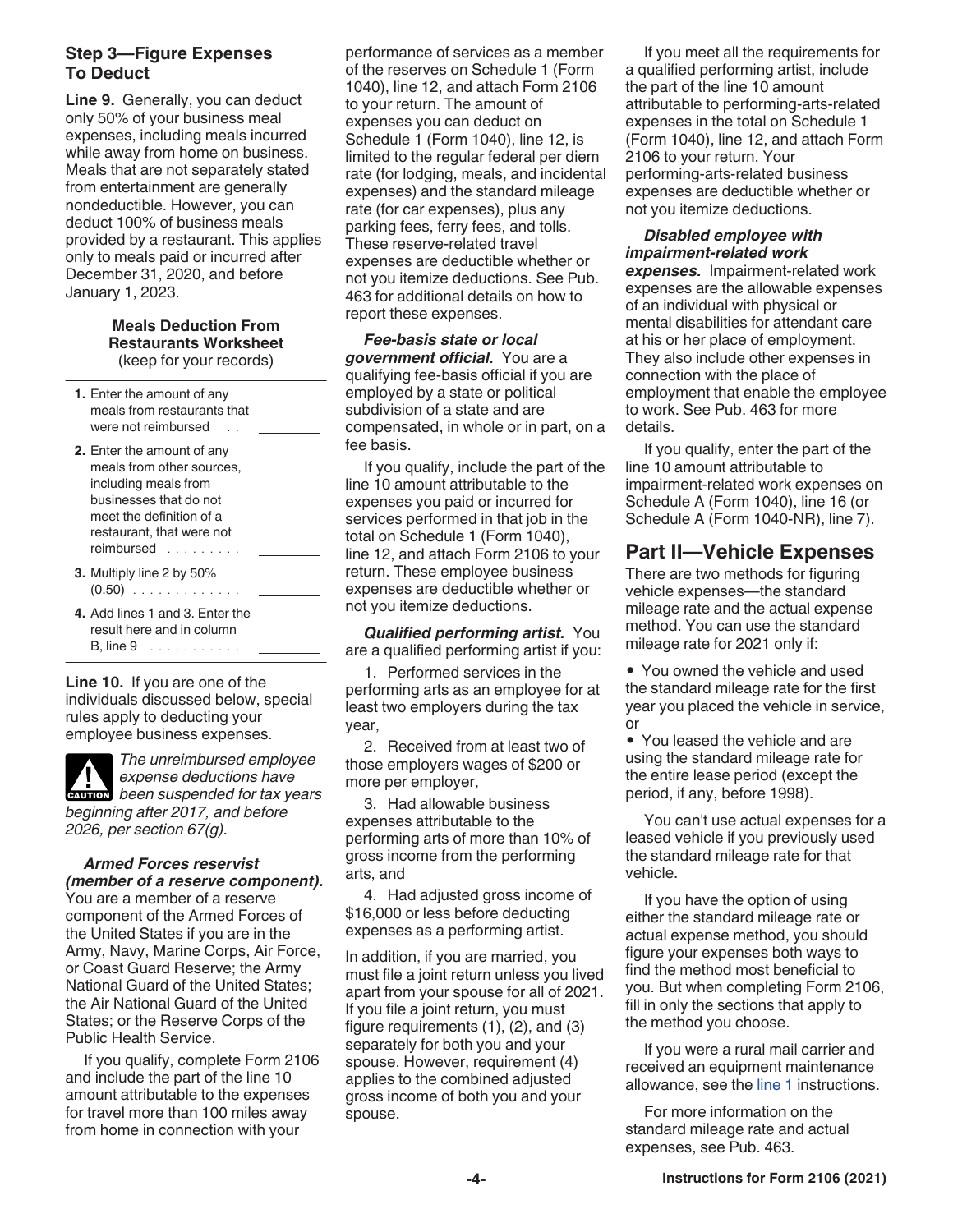# **Section A—General Information**

If you used two vehicles for business during the year, use a separate column in Sections A, C, and D for each vehicle. If you used more than two vehicles, complete and attach a second Form 2106, page 2.

**Line 11.** Date placed in service is generally the date you first start using your vehicle. However, if you first start using your vehicle for personal use and later convert it to business use, the vehicle is treated as placed in service on the date you start using it for business.

**Line 12.** Enter the total number of miles you drove each vehicle during 2021.

*Change from personal to*  **business use.** If you converted your vehicle during the year from personal to business use (or vice versa) and you don't have mileage records for the time before the change to business use, enter the total number of miles driven after the change to business use.

**Line 13.** Don't include commuting miles on this line; commuting miles aren't considered business miles. See the line 15 instructions for the definition of commuting.

**Line 14.** Divide line 13 by line 12 to figure your business use percentage.

#### *Change from personal to*

**business use.** If you entered on line 12 the total number of miles driven after the change to business use, multiply the percentage you figured by the number of months you drove the vehicle for business and divide the result by 12.

**Line 15.** Enter your average daily round trip commuting distance. If you went to more than one work location, figure the average.

*Commuting.* Generally, commuting is travel between your home and a work location. However, travel that meets any of the following conditions isn't commuting.

• You have at least one regular work location away from your home and the travel is to a temporary work location in the same trade or business, regardless of the distance. Generally, a temporary work location is one where your employment is expected

to last 1 year or less. See Pub. 463 for more details.

• The travel is to a temporary work location outside the metropolitan area where you live and normally work. • Your home is your principal place of business under section 280A(c)(1)(A) (for purposes of deducting expenses for business use of your home) and the travel is to another work location in the same trade or business, regardless of whether that location is regular or temporary and regardless of distance.

**Line 16.** If you don't know the total actual miles you used your vehicle for commuting during the year, figure the amount to enter on line 16 by multiplying the number of days during the year that you used each vehicle for commuting by the average daily round trip commuting distance in miles. However, if you converted your vehicle during the year from personal to business use (or vice versa), enter your commuting miles only for the period you drove your vehicle for business.

# **Section B—Standard Mileage Rate**

You may be able to use the standard mileage rate instead of actual expenses to figure the deductible costs of operating a passenger vehicle, including a van, sport utility vehicle (SUV), pickup, or panel truck.

If you want to use the standard mileage rate for a vehicle you own, you must do so in the first year you place your vehicle in service. In later years, you can deduct actual expenses instead, but you must use straight line depreciation.

If you lease your vehicle, you can use the standard mileage rate, but only if you use the rate for the entire lease period (except for the period, if any, before January 1, 1998).

If you use more than two vehicles, complete and attach a second Form 2106, page 2, providing the information requested in lines 11 through 22. Be sure to include the amount from line 22 of both pages in the total on Form 2106, line 1.

You can also deduct state and local personal property taxes. Enter these taxes on Schedule A (Form 1040), line 5c. (Personal property taxes aren't deductible on Form 1040-NR.)

If you are claiming the standard mileage rate for mileage driven in more than one business activity, you must figure the deduction for each business on a separate form or schedule (for example, Form 2106; Schedule C (Form 1040), Profit or Loss From Business; Schedule E (Form 1040), Supplemental Income and Loss; or Schedule F (Form 1040), Profit or Loss From Farming).

### **Section C—Actual Expenses**

**Line 23.** Enter your total annual expenses for gasoline, oil, repairs, insurance, tires, license plates, and similar items. Don't include state and local personal property taxes or interest expense you paid. Deduct state and local personal property taxes on Schedule A (Form 1040), line 5c. Employees can't deduct car loan interest.

**Line 24a.** If during 2021 you rented or leased instead of using your own vehicle, enter the cost of renting. Also, include on this line any temporary rentals, such as when your car was being repaired, except for amounts included on line 3.

**Line 24b.** If you leased a vehicle for a term of 30 days or more, you may have to reduce your deduction for vehicle lease payments by an amount called the inclusion amount. For tax years beginning in 2021, all vehicles are subject to a single inclusion amount threshold for passenger automobiles leased and put into service in 2021. You may have an inclusion amount for a passenger automobile if:

#### **Passenger Automobiles (Including Trucks and Vans)**

| The lease term<br>began in:                     | And the vehicle's<br>fair market value on<br>the first day of the<br>lease exceeded: |
|-------------------------------------------------|--------------------------------------------------------------------------------------|
| 2018.2019.                                      |                                                                                      |
| $2020$                                          | \$50,000                                                                             |
| or $2021$                                       | \$51,000                                                                             |
| If the lease term began before 2018, see tables |                                                                                      |

If the lease term began before 2018, see tables below to find out if you have an inclusion amount.

For years prior to 2018, see the inclusion tables below. You may have an inclusion amount for a passenger automobile if: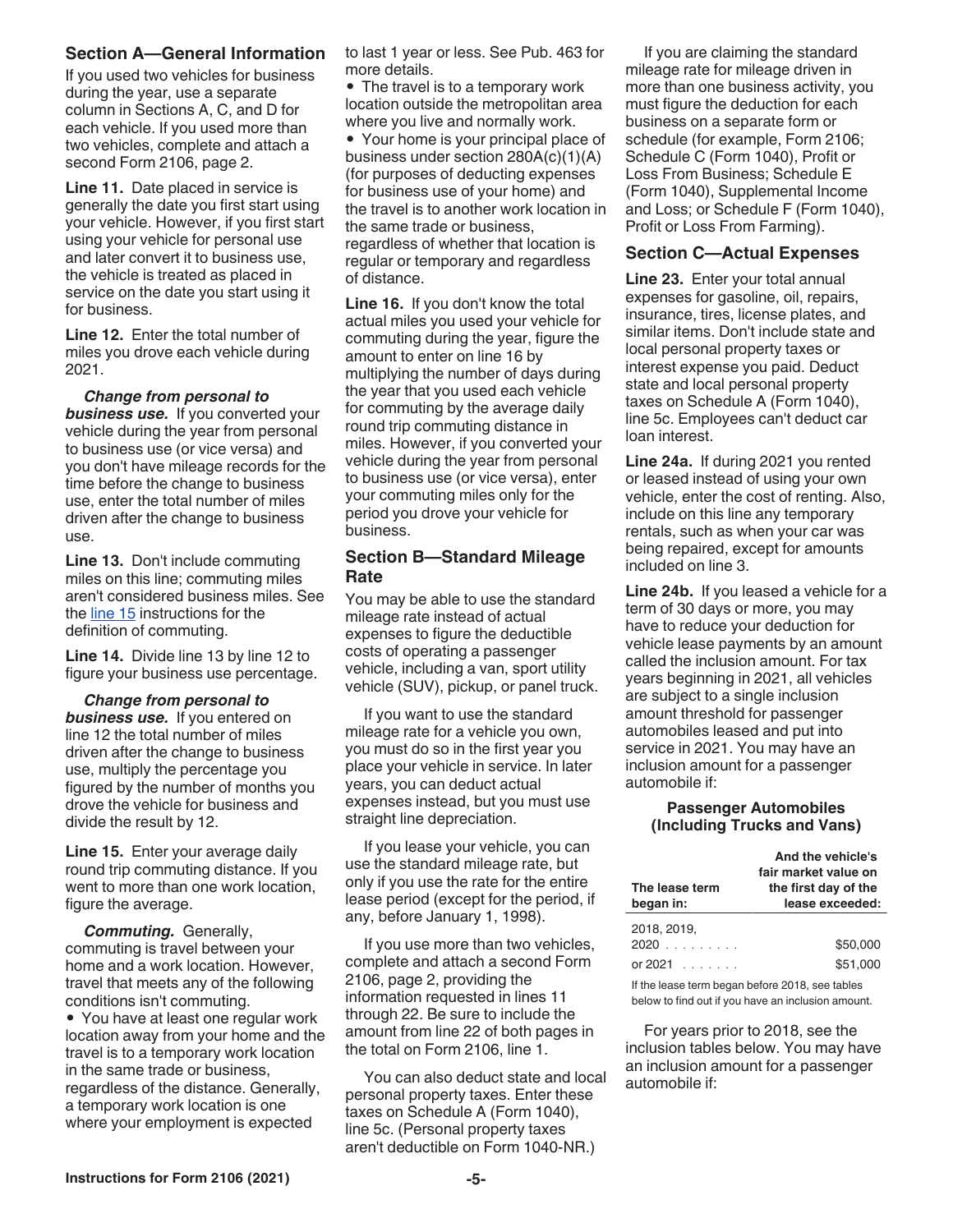### **Passenger Automobiles (Except Trucks and Vans)**

| The lease term | And the vehicle's<br>fair market value on<br>the first day of the |  |  |
|----------------|-------------------------------------------------------------------|--|--|
| began in:      | lease exceeded:                                                   |  |  |
| $2017$         | \$19,000                                                          |  |  |
|                | If the lease to see heaven before $0.047$ and $0.06$              |  |  |

If the lease term began before 2017, see Pub. 463 to find out if you have an inclusion amount.

You may have an inclusion amount for a truck or van if:

# **Trucks and Vans**

| The lease term<br>began in:                                                                       | And the vehicle's<br>fair market value on<br>the first day of the<br>lease exceeded: |  |
|---------------------------------------------------------------------------------------------------|--------------------------------------------------------------------------------------|--|
| 2017                                                                                              | \$19,500                                                                             |  |
| If the lease term began before 2017, see Pub. 463<br>to find out if you have an inclusion amount. |                                                                                      |  |

See Pub. 463 to figure the inclusion amount.

**Line 25.** If during 2021 your employer provided a vehicle for your business use and included 100% of its annual lease value in box 1 of your Form W-2, enter this amount on line 25. If less than 100% of the annual lease value was included in box 1 of your Form W-2, skip line 25.

**Line 28.** If you completed Section D, enter the amount from line 38. If you used Form 4562 to figure your depreciation deduction, enter the total of the following amounts.

• Depreciation allocable to your vehicle(s) (from Form 4562, line 28).

• Any section 179 deduction allocable to your vehicle(s) (from Form 4562, line 29).

# **Section D—Depreciation of Vehicles**

Depreciation is an amount you can deduct to recover the cost or other basis of your vehicle over a certain number of years. In some cases, you can claim a special depreciation allowance or elect to expense, under section 179, part of the cost of your vehicle in the year of purchase. For details, see Pub. 463.

*Vehicle trade-in.* Because of the changes made by the Tax Cuts and Jobs Act, P.L. 115-97, sec. 13303, to section 1031 for like-kind exchanges, the special rules for determining depreciation when you trade in one vehicle (the "old vehicle") for another

vehicle (the "new vehicle") no longer apply.

**Line 30.** Enter the vehicle's actual cost or other basis. Don't reduce your basis by any prior year's depreciation. However, you must reduce your basis by any deductible casualty loss, deduction for clean-fuel vehicle, gas guzzler tax, alternative motor vehicle credit, or qualified plug-in electric vehicle credit you claimed. Increase your basis by any sales tax paid (unless you deducted sales taxes in the year you purchased your vehicle) and any substantial improvements to your vehicle.

If you traded in your vehicle, the special rules for determining depreciation when you trade in one vehicle for another vehicle no longer apply.

If you converted the vehicle from personal use to business use, your basis for depreciation is the smaller of the vehicle's adjusted basis or its fair market value on the date of conversion.

**Line 31.** Enter the amount of any section 179 deduction and, if applicable, any special depreciation allowance claimed for this year.

*Section 179 deduction.* If 2021 is the first year your vehicle was placed in service and the percentage on line 14 is more than 50%, you can elect to deduct as an expense a portion of the cost (subject to a yearly limit). This cost is sometimes referred to as the "Section 179 basis." To figure this section 179 deduction, multiply the part of the cost of the vehicle that you choose to expense by the percentage on line 14. The total of your depreciation and section 179 deduction generally can't be more than the percentage on line 14 multiplied by the applicable limit explained in the line 36 instructions. Your section 179 deduction for the year can't be more than the income from your job and any other active trade or business on your Form 1040 or 1040-SR.

*If you are claiming a section 179 deduction on other property, or you placed more*<br> **Property, or you placed more** *than \$2,620,000 of section 179 property in service during the year, use Form 4562 to figure your section 179 deduction. Enter the amount of the section 179 deduction allocable to*  *your vehicle from Form 4562, line 12, on Form 2106, line 31.*

#### *Example.*

| Section 179 basis  \$25,000                                            |  |
|------------------------------------------------------------------------|--|
| Limit on depreciation and<br>section 179 deduction $\ldots$ \$18, 200* |  |
| Smaller of:                                                            |  |

| Section 179 basis, or limit on<br>depreciation | \$18,200 |
|------------------------------------------------|----------|
| Percentage on line $14$ $\times 0.75$          |          |
| Section 179<br>$deduction$                     | \$13,650 |

\* \$10,200 if electing out of special depreciation allowance or not qualified property.

*Limit for sport utility and certain other vehicles.* For sport utility and certain other vehicles placed in service in 2021, the portion of the vehicle's cost taken into account in figuring your section 179 deduction is limited to \$26,200. This rule applies to any 4-wheeled vehicle primarily designed or used to carry passengers over public streets, roads, or highways that isn't subject to any of the passenger automobile limits explained in the line 36 instructions and is rated at no more than 14,000 pounds gross vehicle weight. However, the \$26,200 limit doesn't apply to any vehicle:

• Designed to have a seating capacity of more than nine persons behind the driver's seat;

• Equipped with a cargo area of at least 6 feet in interior length that is an open area or is designed for use as an open area but is enclosed by a cap and isn't readily accessible directly from the passenger compartment; or

• That has an integral enclosure, fully enclosing the driver compartment and load carrying device, doesn't have seating rearward of the driver's seat, and has no body section protruding more than 30 inches ahead of the leading edge of the windshield.

*Special depreciation allowance.*  The special depreciation allowance applies only for the first year a vehicle is placed in service. Further, while it applies to a new vehicle regardless of the date in 2021 when it was placed in service, it applies to a used vehicle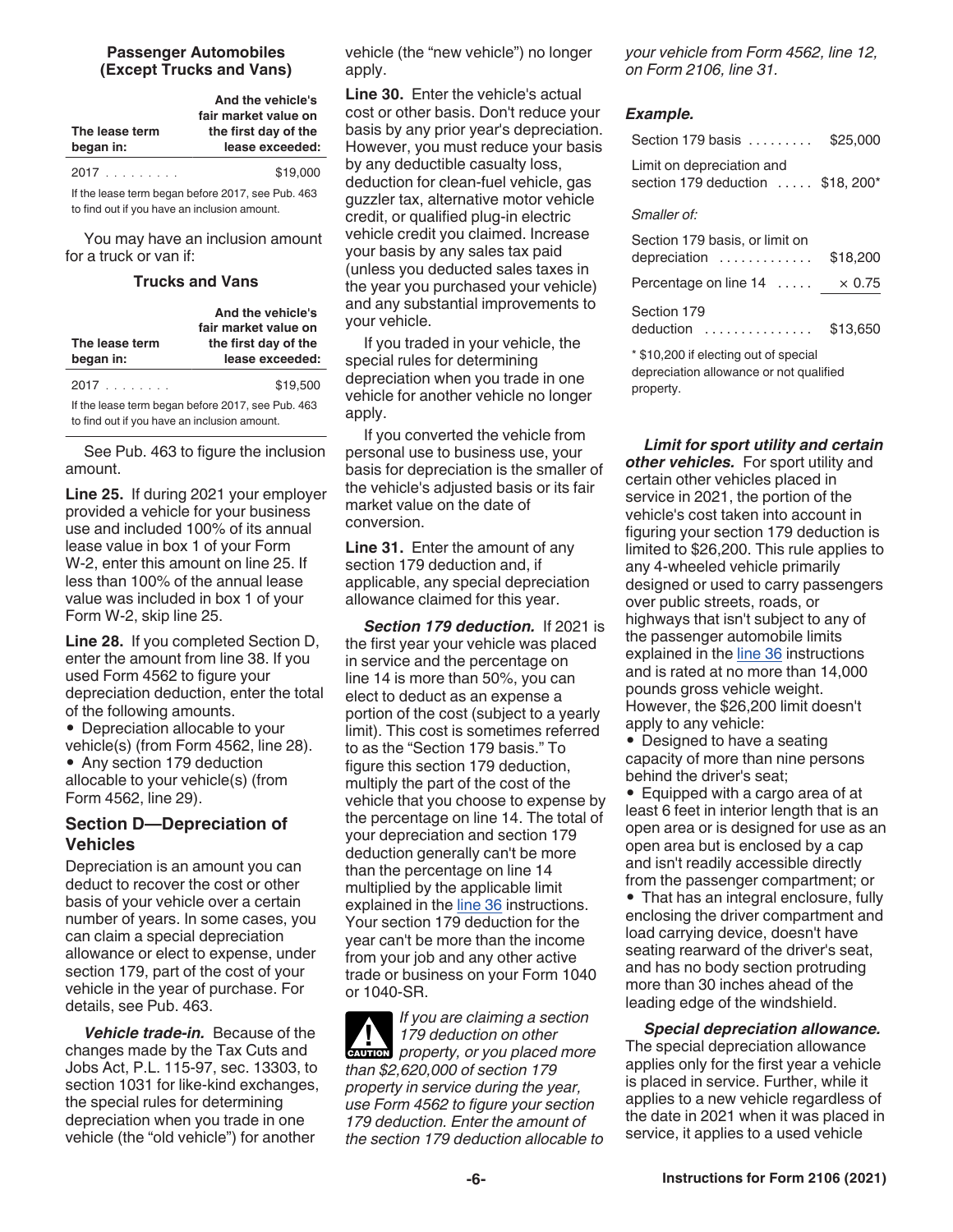only if the vehicle was purchased and placed in service after September 27, 2017. To qualify for the special depreciation allowance, the new vehicle must be qualified property (see chapter 4 of Pub. 463 for more information). The special allowance is an additional first year depreciation deduction of 50%. This allowance is increased to 100% if the vehicle was purchased and placed in service after September 27, 2017. If acquired after September 27, 2017, and placed in service during 2021, your total section 179 deduction, special depreciation allowance, and regular depreciation deduction can't be more than \$18,200 for passenger automobiles, multiplied by your business use percentage on line 14. See the line 36 instructions for depreciation limits. You can't recover the amount by which your depreciation deduction exceeds the depreciation limits for the year placed in service until after the end of the recovery period for your vehicle.

Use the following worksheet to figure the amount of the special depreciation allowance.

#### **Worksheet for the Special Depreciation Allowance** (keep for your records)

| 1. Enter the total amount from<br>Form 2106, line 30                                                                                                          |  |
|---------------------------------------------------------------------------------------------------------------------------------------------------------------|--|
| 2. Multiply line 1 by the<br>percentage on Form 2106,<br>line 14, and enter the<br><b>result</b>                                                              |  |
| 3. Enter any section 179<br>deduction                                                                                                                         |  |
| 4. Subtract line 3 from<br>$line 2$                                                                                                                           |  |
| 5. Multiply the applicable limit<br>explained in the line 36<br>instructions by the<br>percentage on Form 2106,<br>line 14, and enter the<br>result           |  |
| 6. Subtract line 3 from<br>$line 5$                                                                                                                           |  |
| 7. Enter the smaller of line 4<br>or line 6. Add the result to<br>any section 179 deduction<br>(line 3 above) and enter the<br>total on Form 2106,<br>line 31 |  |

*Election out.* You can elect not to claim the special depreciation

allowance for your vehicle. If you make this election, it applies to all property in the same class placed in service during the year.

To make the election, attach a statement to your timely filed return (including extensions) indicating that you are electing not to claim the special depreciation allowance and the class of property for which you are making the election.

*More information.* See chapter 4 of Pub. 463 for more information on the special depreciation allowance.

**Line 32.** To figure the basis for depreciation, multiply line 30 by the percentage on line 14. From that result, subtract the total amount of any section 179 deduction and special depreciation allowance claimed this year (see line 31) or any section 179 deduction and special depreciation allowance claimed in any previous year for this vehicle.

**Line 33.** If you used the standard mileage rate in the first year the vehicle was placed in service and now elect to use the actual expense method, you must use the straight line method of depreciation for the vehicle's estimated useful life. Otherwise, use the Depreciation Method and Percentage Chart, later, to find the depreciation method and percentage to enter on line 33.

To use the chart, first find the date you placed the vehicle in service (line 11). Then, select the depreciation method and percentage from column (a), (b), or (c). For example, if you placed a car in service on July 1, 2021, and you use the method in column (a), enter "200 DB 20%" on line 33.

For vehicles placed in service before 2021, use the same method you used on last year's return unless a decline in your business use requires a change to the straight line method. For vehicles placed in service during 2021, select the depreciation method and percentage after reading the explanation for each column.

*Column (a)—200% declining*  **balance method.** You can use column (a) only if the business use percentage on line 14 is more than 50%. Of the three depreciation methods, the 200% declining balance method may give you the largest depreciation deduction for the first 3

years (after considering the depreciation limit for your vehicle). See the depreciation limit tables, later.

*Column (b)—150% declining balance method.* You can use column (b) only if the business use percentage on line 14 is more than 50%. The 150% declining balance method may give you a smaller depreciation deduction than in column (a) for the first 3 years. However, you won't have a "depreciation adjustment" on this vehicle for the Alternative Minimum Tax. This may result in a smaller tax liability if you must file Form 6251, Alternative Minimum Tax—Individuals.

*Column (c)—straight line method.* You must use column (c) if the business use percentage on line 14 is 50% or less. The method for these vehicles is the straight line method over 5 years. The use of this column is optional for these vehicles if the business use percentage on line 14 is more than 50%.

**Note.** If your vehicle was used more than 50% for business in the year it was placed in service and used 50% or less in a later year, part of the depreciation, section 179 deduction, and special depreciation allowance previously claimed may have to be added back to your income in the later year. Figure the amount to be included in income in Part IV of Form 4797, Sales of Business Property.

*More information.* For more information on depreciating your vehicle, see Pub. 463.

*If you placed other business property in service in the*  **c** property in service in the<br> **CAUTION** Same year you placed your *vehicle in service or you used your vehicle mainly within an Indian reservation, you may not be able to use the chart. See Pub. 946 to figure your depreciation.*

**Line 34.** If you sold or exchanged your vehicle during the year, use the following instructions to figure the amount to enter on line 34.

If your vehicle was placed in service:

1. Before 2016, enter the result of multiplying line 32 by the percentage on line 33;

2. After 2015, from January 1 through September 30, enter the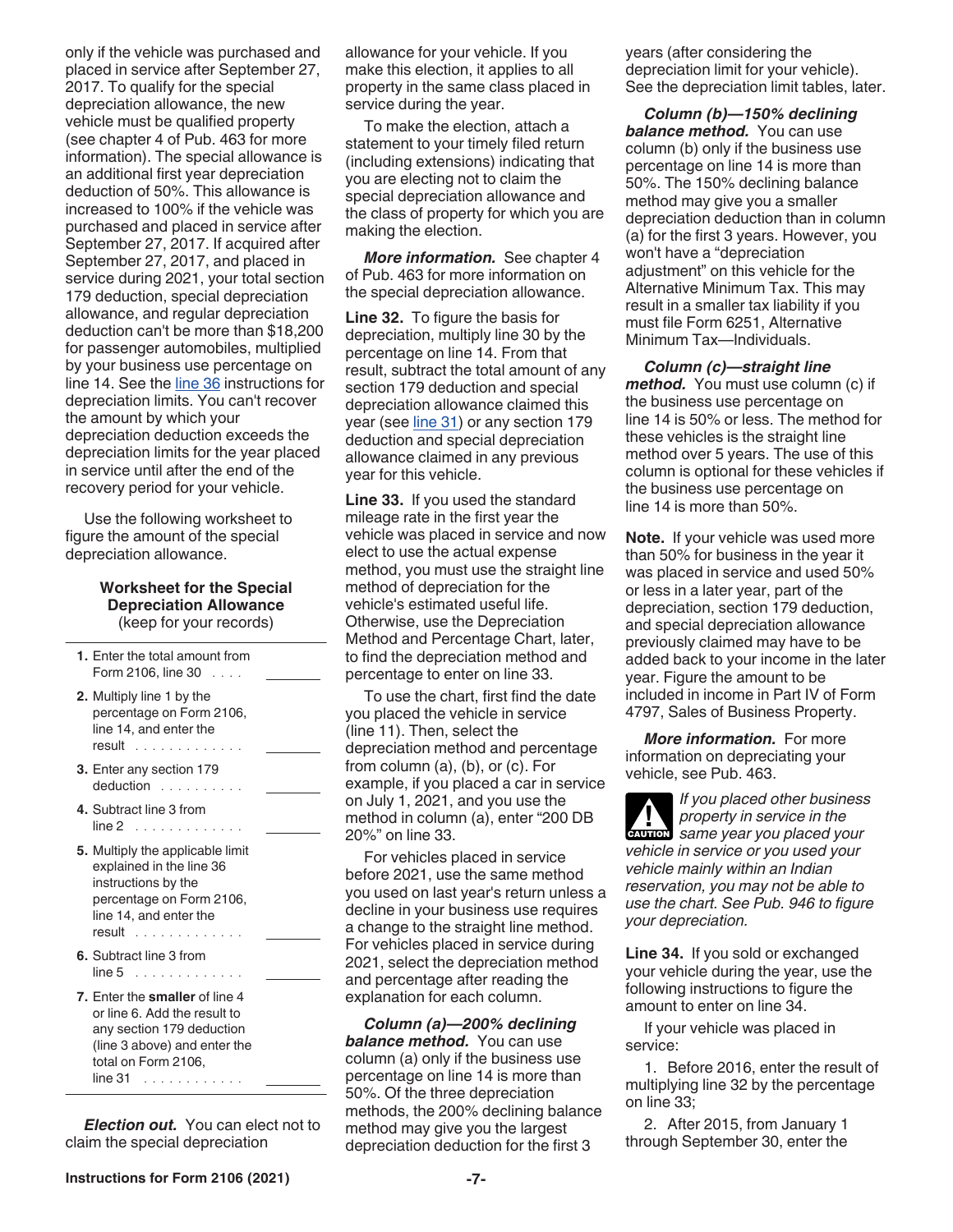#### **Depreciation Method and Percentage Chart—Line 33**

| Date Placed in Service  | $(a)^1$         | $(b)^1$         | (c)        |
|-------------------------|-----------------|-----------------|------------|
| Oct. 1 – Dec. 31, 2021  | 5.0%<br>200 DB  | 150 DB<br>3.75% | SL<br>2.5% |
| Jan. 1 - Sept. 30, 2021 | 200 DB<br>20.0  | 150 DB<br>15.0  | 10.0<br>SL |
| Oct. 1 – Dec. 31, 2020  | 200 DB<br>38.0  | 150 DB<br>28.88 | SL 20.0    |
| Jan. 1 – Sept. 30, 2020 | 200 DB<br>32.0  | 150 DB 25.5     | SL 20.0    |
| Oct. 1 – Dec. 31, 2019  | 200 DB<br>22.8  | 150 DB<br>20.21 | SL 20.0    |
| Jan. 1 - Sept. 30, 2019 | 200 DB<br>19.2  | 150 DB<br>17.85 | SL 20.0    |
| Oct. 1 – Dec. 31, 2018  | 200 DB<br>13.68 | 150 DB<br>16.4  | SL 20.0    |
| Jan. 1 - Sept. 30, 2018 | 200 DB<br>11.52 | 150 DB<br>16.66 | SL 20.0    |
| Oct. 1 – Dec. 31, 2017  | 200 DB<br>10.94 | 150 DB<br>16.41 | SL 20.0    |
| Jan. 1 - Sept. 30, 2017 | 200 DB<br>11.52 | 150 DB<br>16.66 | SL 20.0    |
| Oct. 1 – Dec. 31, 2016  | 200 DB<br>9.58  | 150 DB<br>14.35 | SL<br>17.5 |
| Jan. 1 - Sept. 30, 2016 | 200 DB<br>5.76  | 150 DB<br>8.33  | 10.0<br>SL |
| Prior to $2016^2$       |                 |                 |            |

<sup>1</sup> You can use this column only if the business use of your car is more than 50%.

<sup>2</sup> If your car was subject to the maximum limits for depreciation and you have unrecovered basis in the car, you can continue to claim depreciation. See Pub. 463 for more information.

amount figured by multiplying the result in (1) by 50%; or

3. After 2015, from October 1 through December 31, enter the amount figured by multiplying the result in (1) by the percentage shown below for the month you disposed of the vehicle.

| <b>Month of Disposal</b>    | Percentage |
|-----------------------------|------------|
| Jan., Feb., March $\dots$   | 12.5%      |
| April, May, June            | 37.5%      |
| July, Aug., Sept.           | 62.5%      |
| Oct., Nov., Dec. $\ldots$ . | 87.5%      |

**Line 36.** Using the applicable chart for your type of vehicle, find the date you placed your vehicle in service. Then, enter on line 36 the corresponding amount from the "Limit" column. Before using the charts, please read the following definitions.

• A passenger automobile is a 4-wheeled vehicle manufactured primarily for use on public roads that is rated at 6,000 pounds unloaded gross vehicle weight or less. Certain vehicles, such as ambulances,

hearses, and taxicabs, aren't considered passenger automobiles and aren't subject to the line 36 limits. See Pub. 463 for more details.

• A truck or van is a passenger automobile that is classified by the manufacturer as a truck or van, and that is rated at 6,000 pounds gross vehicle weight or less.

If your vehicle isn't subject to any of the line 36 limits, skip lines 36 and 37, and enter the amount from line 35 on line 38.